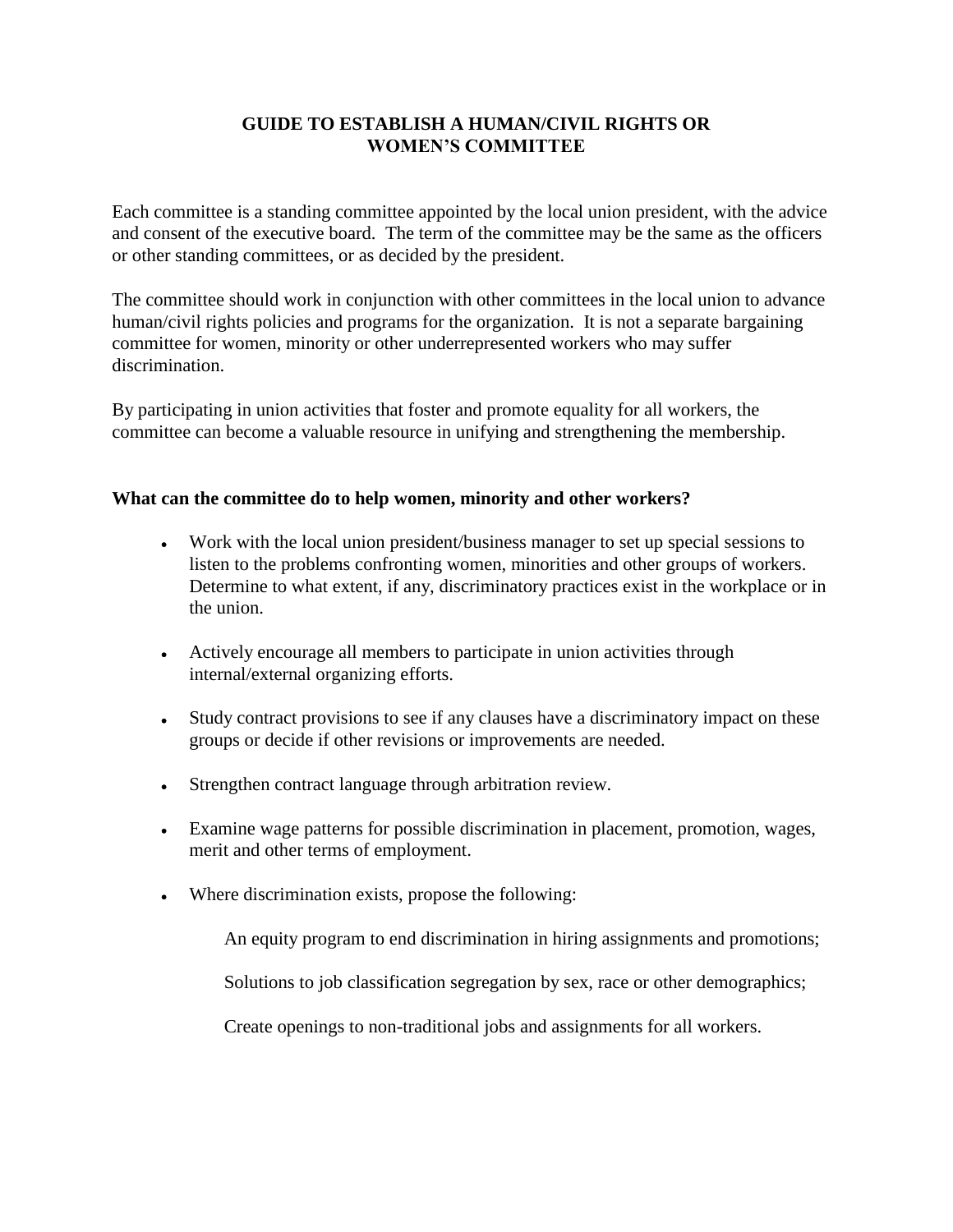- Conduct childcare and dependent care surveys to determine employee/member needs.
- Recommend that the local union negotiate a nondiscrimination clause and an antisexual harassment policy in all of its contracts; both should be distributed to all supervisors, managers and employees.
- Examine pension and fringe benefit provisions in the contract(s) to see if they discriminate based on sex, race or other demographics. Recommend ways to equalize benefits in the next contract.
- Review maternity and parental leave provisions to see if they adequately protect the income, seniority and well being of parents and dependents. Determine if they meet the requirements of the Family Medical Leave Act or any other federal, state and/or local legislation. If not, prepare recommendations for improvement and expansion of those provisions.
- Support workers striking or picketing over issues of special concern to women, minorities and other workers.

These are suggested activities. Each committee will have other issues that are characteristic to their workplace that they will want to pursue. Findings and recommendations should be presented to the president/business manager or the executive board for consideration and adoption.

### **How can the committee be most effective?**

Reflect or represent the diversity of the workplace - the racial, gender, or other demographic make up.

Establish a regular meeting time and place. Send out reminder notices by mail at least a week before each meeting. Prepare an agenda to keep the meeting on track.

Set up a subcommittee or special task force to perform the work of the committee. Divide tasks when obtaining needed information.

Have a sound working knowledge of the collective bargaining agreements, IBEW Constitution, local union bylaws, and any other provisions that might affect the work to be done.

Submit periodic reports to the president or the executive board on activities, and make recommendations to the local union when appropriate.